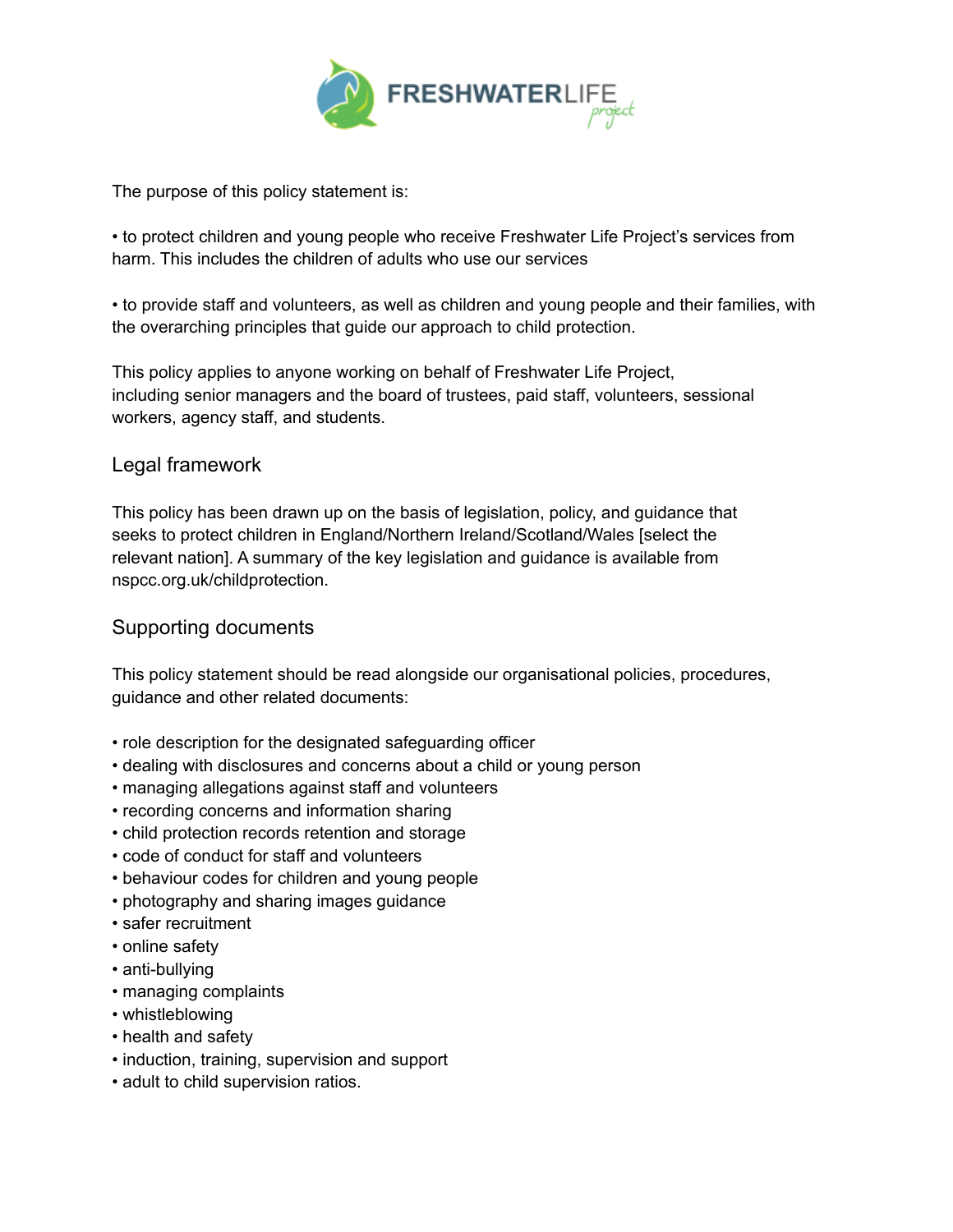

We believe that:

• children and young people should never experience abuse of any kind • we have a responsibility to promote the welfare of all children and young people, to keep them safe and to practise in a way that protects them.

## We recognise that:

- the welfare of children is paramount in all the work we do and in all the
- decisions we take
- working in partnership with children, young people, their parents, carers and
- other agencies is essential in promoting young people's welfare

• all children, regardless of age, disability, gender reassignment, race, religion or belief, sex, or sexual orientation have an equal right to protection from all types of harm or abuse

- some children are additionally vulnerable because of the impact of previous
- experiences, their level of dependency, communication needs or other issues • extra safeguards may be needed to keep children who are additionally

vulnerable safe from abuse.

Find out more about:

• safeguarding children who come from Black, Asian, and minoritised ethnic communities

- safeguarding d/Deaf and disabled children and young people
- safeguarding LGBTQ+ children and young people

• safeguarding children with special educational needs and disabilities (SEND).

We will seek to keep children and young people safe by:

• valuing, listening to, and respecting them

• appointing a nominated child protection lead for children and young people, a deputy and a lead trustee/board member for safeguarding

• adopting child protection and safeguarding best practice through our policies, procedures and code of conduct for staff and volunteers

• developing and implementing an effective online safety policy and related procedures

• providing effective management for staff and volunteers through supervision, support, training, and quality assurance measures so that all staff and volunteers know about and follow our policies, procedures, and behaviour codes confidently and competently

• recruiting and selecting staff and volunteers safely, ensuring all necessary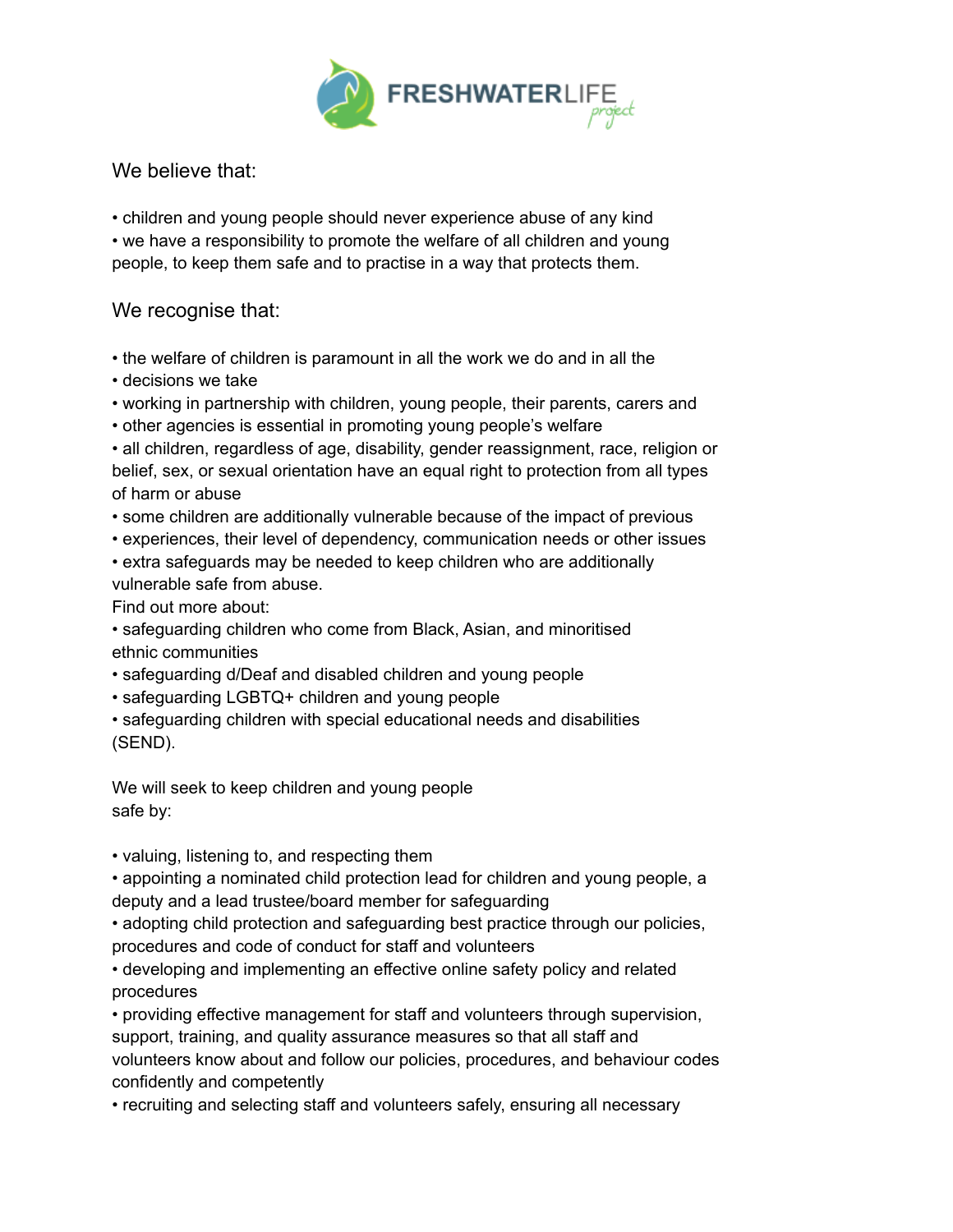

checks are made

• recording and storing and using information professionally and securely, in line with data protection legislation and guidance [more information about this is available from the Information Commissioner's Office: ico.org.uk/fororganisations]

• sharing information about safeguarding and good practice with children and their families via leaflets, posters, group work, and one-to-one discussions • making sure that children, young people, and their families know where to go for help, if they have a concern

• using our safeguarding and child protection procedures to share concerns and relevant information with agencies who need to know, and involving children, young people, parents, families, and carers appropriately

• using our procedures to manage any allegations against staff and volunteers appropriately

• creating and maintaining an anti-bullying environment and ensuring that we have a policy and procedure to help us deal effectively with any bullying that does arise

• ensuring that we have effective complaints and whistleblowing measures in place

• ensuring that we provide a safe physical environment for our children, young people, staff, and volunteers, by applying health and safety measures in accordance with the law and regulatory guidance

• building a safeguarding culture where staff and volunteers, children, young people and their families, treat each other with respect and are comfortable about sharing concerns.

Contact details

Nominated child protection lead

Name: Chris Englezou Email: [chris.englezou@freshwaterlifeproject.org](mailto:chris.englezou@freshwaterlifeproject.org)

Deputy child protection lead(s)

Name(s): Laura Suckley Email: [laura.suckley@freshwaterlifeproject.org](mailto:laura.suckley@freshwaterlifeproject.org)